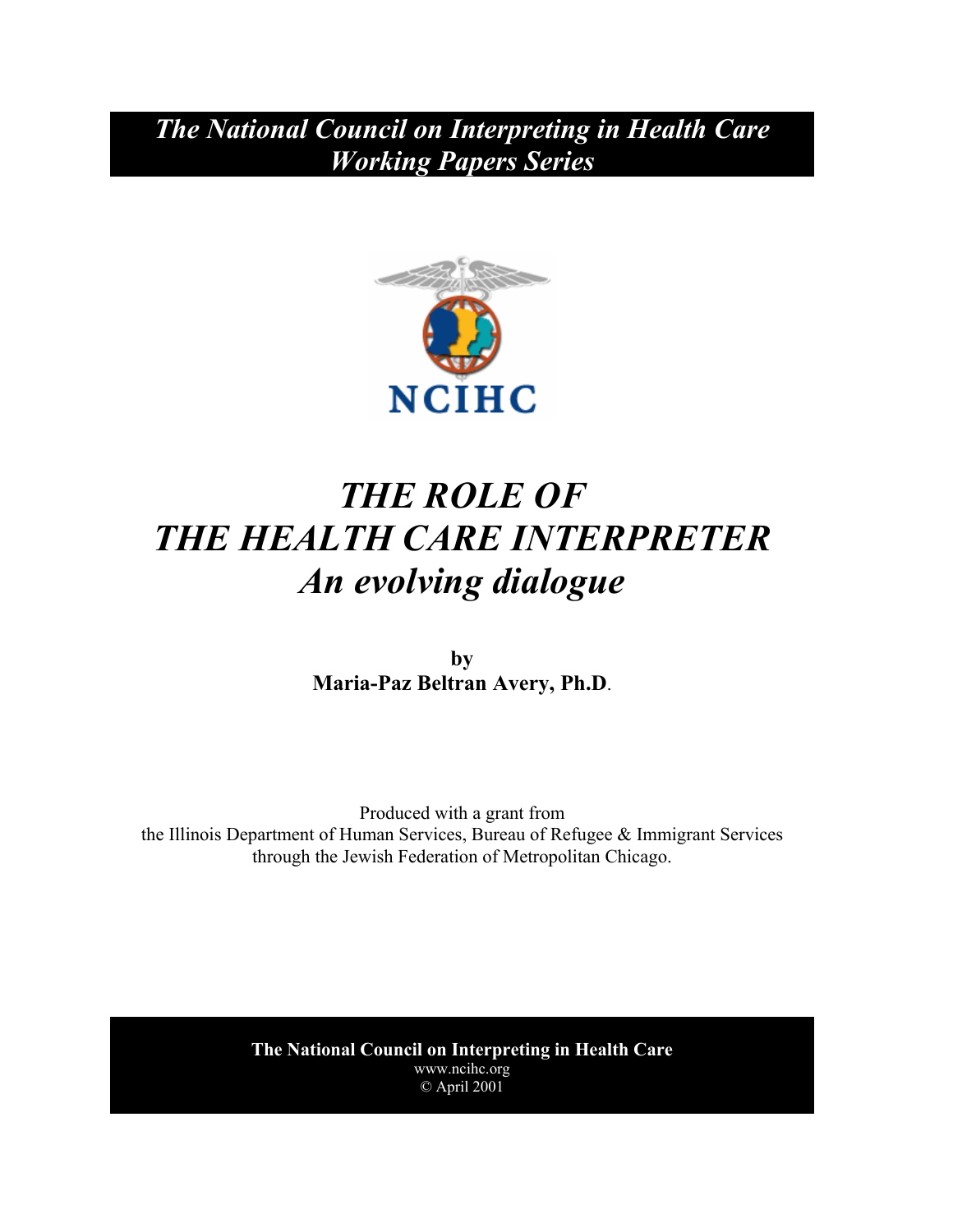### **Background**

As a distinct profession in the modern world, oral language interpretation has a wellestablished place in the fields of diplomacy, international justice and international conferencing. More recently, in the United States, court interpreting has developed as a specialized niche. In this context, health care interpreting is a newcomer in the field.

While the function of interpreting in order to allow communication between a patient and a health care provider who do not speak the same language has been going on for a long time, in the past this function was performed mostly on an ad hoc basis. Calling on whoever was immediately available – family members (including children), non-medical hospital staff, and even other patients  $\overline{-}$  it was a practice that ran a high risk of inadequate communication resulting in misdiagnosis and inappropriate treatment that could, in a worst case scenario, result in the death of the patient. Such untrained individuals, often had little or no understanding of medical concepts or terminology and much less understanding of the importance of accuracy and completeness in the messages they conveyed. As a result, erroneous messages were often transmitted, new information added, or critical information omitted, drastically changing the nature of the original message.

Over the past ten to fifteen years, the changing face of immigration in the United States has had an unprecedented impact on the health care system. Today, over 300 languages are spoken in the U.S. Political, economic and social changes worldwide continue to feed a constant stream of immigrants into the country. Their immediate and frequently urgent health care needs do not wait for linguistic adjustment or cultural assimilation.

In 1994, as a response to the growing demand for oral language health care interpreting, a two-day working conference was held in Seattle, Washington. Initiated by the Cross Cultural Health Care Program of PacMed Clinics with funding from the Kellogg Foundation, and cosponsored by the Society of Medical Interpreters in Seattle, this initial conference brought together health care interpreters, program planners, trainers and educators, and health care providers from the U.S. and Canada to form a working group.

Concerned with improving the quality of services for cultural-linguistic groups, for whom English as the medium of communication presented a formidable barrier, the working group addressed a number of issues that were emerging in this fledgling profession. Among these issues were the need to establish competencies and standards of practice for the profession; the preparation and training of health care interpreters; the preparation and training of providers working with interpreters; the implications of legislation and litigation on the field; and the need to promote research in the field.

Notwithstanding this array of important issues, the central theme that sparked the greatest discussion and controversy was the role of the health care interpreter. A number of key questions dominated this discussion.

• *What is the nature of the role?* Although there was agreement that the basic function of the oral language interpreter is to provide a linguistic conversion of a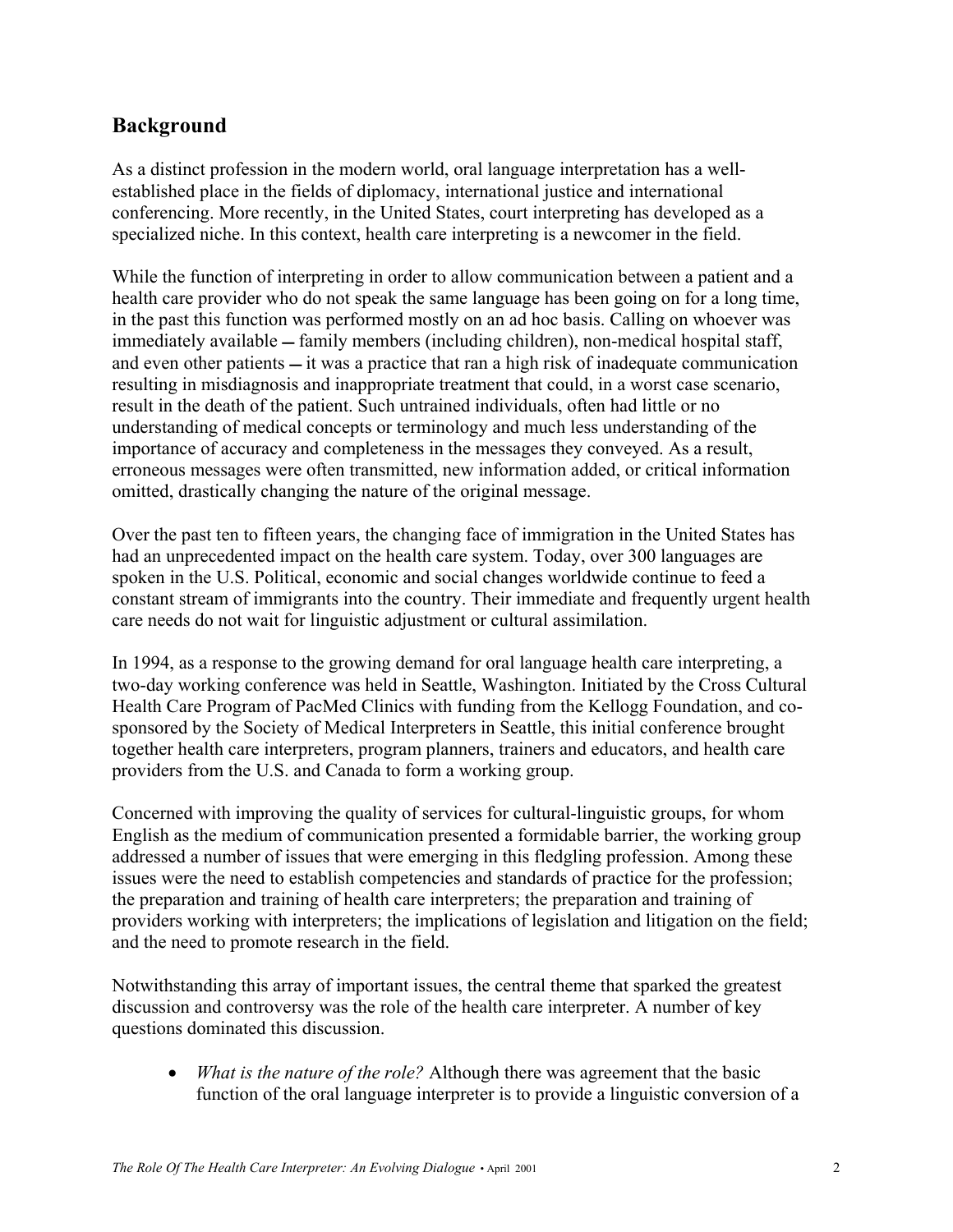message spoken in one language into another, what did it mean in practice to do so accurately and completely? If meaning rather than literal conversion was the goal, was the interpreter also expected to convey the emotional tone and affective content of the message?

- *What was the scope of the role?* Was the interpreter expected to adhere rigidly to the performance of a single task  $-$  oral language interpreting  $-$  much like a machine that performs a specific function? Or, were there other functions that interpreters could be expected to perform depending on the demands of the situation? For example, could the interpreter offer referrals or advocate for the patient's rights when these needs are not being met?
- *What kind of relationship was permissible for the interpreter to establish with the patient?* Did establishing a relationship of any kind interfere with the interpreter's ability to function effectively in her $<sup>1</sup>$  role? If this were the case, what would it</sup> mean for interpreters who come from small communities in which they already have relationships with other community members, or who work with communities for whom personal relationships are important? Would a professionally personal relationship with the patient create a useful therapeutic relationship that would further the goals of the clinical encounter?
- What kind of relationship was permissible for the interpreter to establish with the provider? Should the interpreter be considered a legitimate member of the health care team? Or, was the interpreter's presence simply that of a tool to aid the provider in carrying out his function?

An outcome of the initial conference was a determination to continue the dialogue, certainly on the many issues in the field, but especially on the conceptualization and practice of the role of the health care interpreter.

Since 1994, six working group meetings have been held, with a formal group, the National Council on Interpretation in Health Care (NCIHC), established in 1998. This paper traces the evolution of thinking on the role of the health care interpreter over the past six years. It starts by describing the early polarization of thinking on the role, moves into clarifying a range of perspectives that are currently represented in the field, and finally offers a way of incorporating these perspectives while acknowledging a "creative tension" that exists among them. In keeping with the nature of the working group discussions, this paper focuses only on oral language interpreting in the face-to-face interpreter-mediated clinical encounter.<sup>2</sup>

<sup>&</sup>lt;sup>1</sup> References to the health care interpreter will use the feminine pronoun throughout the text. Although women and men both serve in the role of interpreter, the majority are women. References to the patient and provider, however, will use the masculine pronoun. This will be done to avoid the cumbersome use of phrases such as she/he and her/him.<br><sup>2</sup> More recent discussions have expanded to include distance-interpreting methodologies, in particular telephone interpreting. While many

of the issues are the same, there are unique characteristics that differentiate face-to-face and telephone interpreting. These differences will not be addressed in this paper.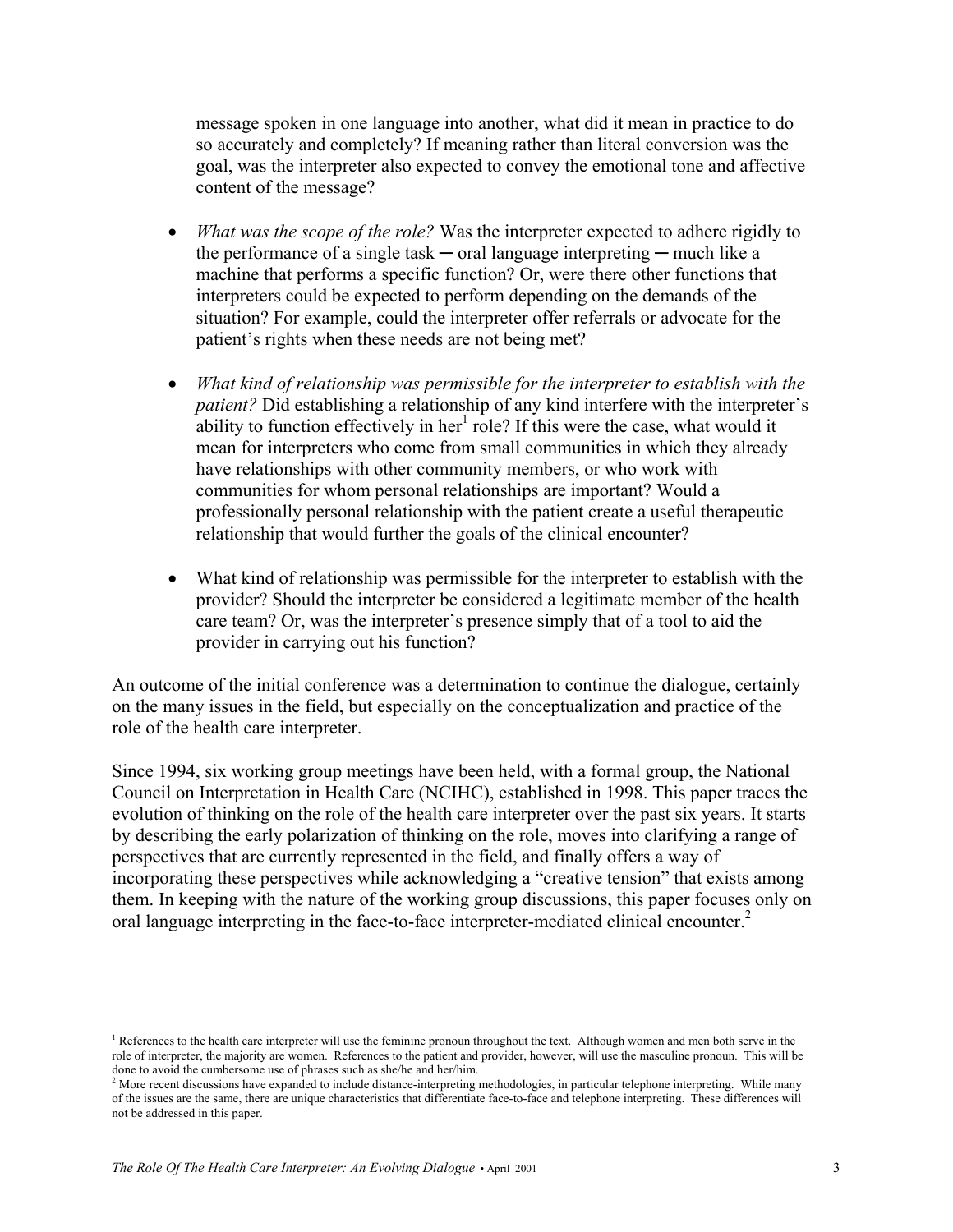#### **The Early Dichotomy**

The early dichotomy in conceptualizing the role of the health care interpreter centered on the limits of what interpreters could do as part of their role and the nature of the relationship of the interpreter with both the patient and the provider. During the first meeting of the working group, the dichotomy was identified as the "interpreter in a historically traditional neutral interpretation role" perspective versus the "interpreter with varied responsibilities in health care and in her community" perspective.<sup>3</sup>

According to the neutral<sup>4</sup> interpreter perspective, the sole function of the medical interpreter is "message passing." The interpreter's only responsibility in the encounter is to provide accurate and complete transmissions of messages conveyed in one language into another language, allowing the patient and provider to interact, as nearly as possible, as if they are engaged in a same language exchange. From this perspective, the interpreter is not an active player in the social encounter occurring between patient and provider. The ideal interpreter presence is unobtrusive and non-relational. There is no recognition that the interpreter could already have connections with the patient community or with the medical institution in which the encounter was occurring. Establishing a relationship with the patient is discouraged. Neutral interpreters do not initiate any interventions of their own accord and maintain a disengaged presence. The interpreter is there simply as an "instrument," that is, a "black box" in which messages entered in one language come out in another.

In contrast is the active interpreter perspective, in which the interpreter is someone who is likely to hold a variety of responsibilities, beyond that of "message passing." This perspective is championed by interpreters who come from small, closely-knit cultural communities and by those who interpret for communities in which relational ties form the foundation of trust and credibility. The fact that they are bilingual and can negotiate both  $cutures$   $-$  theirs and the mainstream culture  $-$  often casts them into a position of assuming many other tasks and functions that their community needs to survive.

This perspective incorporates the likelihood that the interpreter often is a part of or has knowledge of the patient's cultural context that the provider might not and knowledge of the culture of medicine that the patient might not. It recognizes that such knowledge is central to the ability to understand the "intended meaning" of the messages that are being conveyed and make the appropriate equivalent conversions. Because of this the interpreter is sometimes required to assume an active role in the clinical encounter. For example, if a cultural factor such as a belief, assumption or value is creating a misunderstanding that affects the goals of the encounter, the interpreter would be expected to intervene. In such situations, the interpreter has the legitimate option of alerting both parties to the miscommunication, offering suggestions as to what could be impeding mutual understanding, and assisting both parties to explore and negotiate these impediments to understanding.

<sup>&</sup>lt;sup>3</sup> Phrases that are taken directly from meeting notes and lengthy comments made by participants appear throughout the paper. Comments attributed to participants, however, are not direct quotes but rather paraphrases of what was said. Although some of the sessions were audiotaped, they were not clear enough for accurate and complete transcriptions to be made.<br><sup>4</sup> Throughout the accurate and complete transcriptions to be made.

Throughout the paper, the reader will come across words like neutral and advocacy. I have tried to define these terms in the context in which they are being used rather than providing a single definition that applies in all cases. Over the many discussions of the working group, attempts were made to arrive at common definitions but no consensus was reached.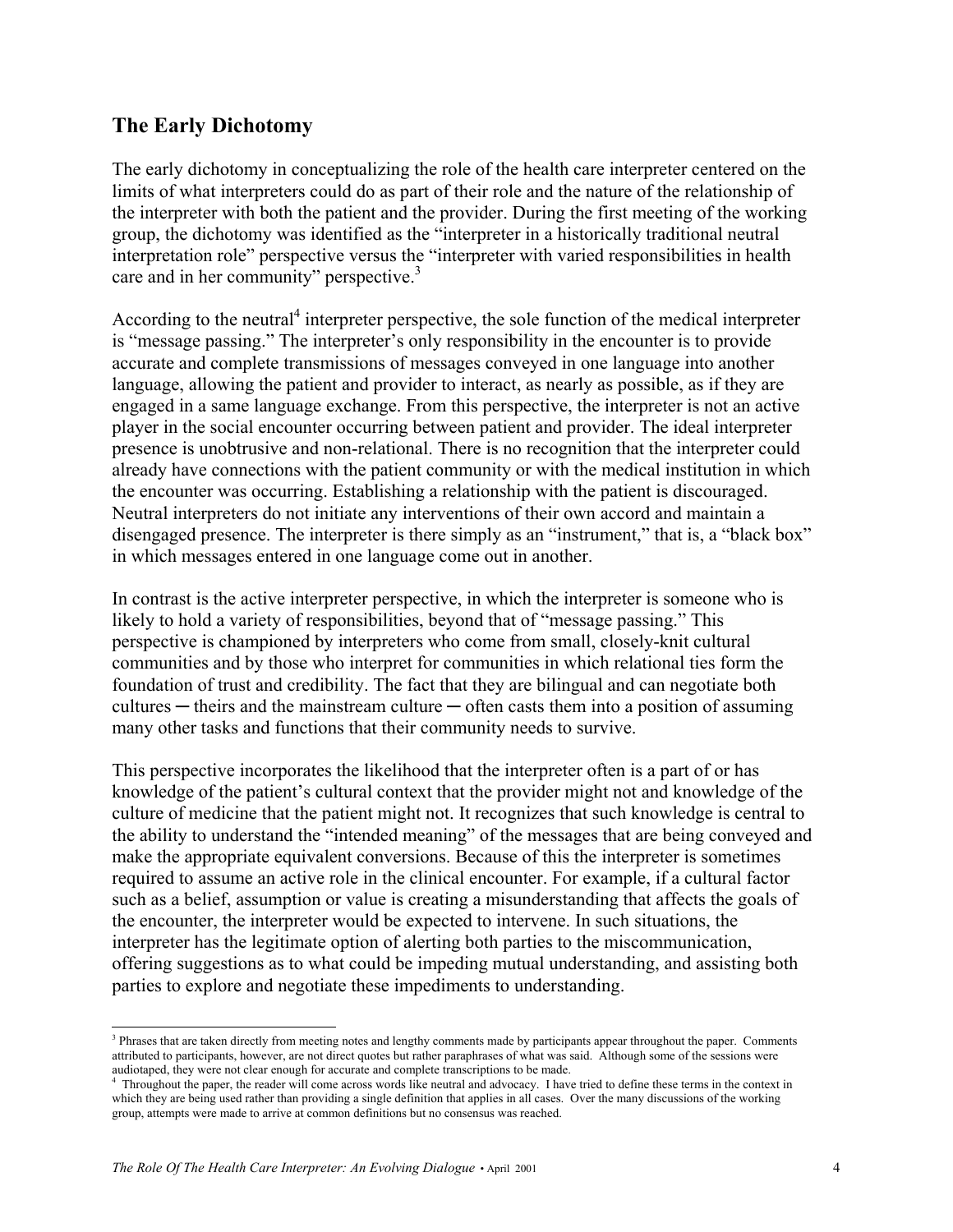This perspective also acknowledges that the interpreter is a social presence that cannot be ignored. Factors such as gender, age, and the social status of both the patient and the interpreter enter into the social dynamics of the encounter and can require adjustments in behavior, including linguistic behavior, to meet cultural norms and expectations that could impact the nature of the communication if left unaddressed.

The dichotomy between these two perspectives was vividly highlighted in an exchange between two participants at the first meeting of the working group. Their comments are paraphrased below:

*When I arrive and find that the family is waiting and the doctor is not yet ready, I visit with them in the waiting room. This way I can learn many things about them, whether they are a rural family, what news they've had from [our country]. It helps me do a better job when we meet with the doctor.* (Community Interpreter)<sup>5</sup>

*No, no, you should never meet separately with the client . . . you enter the room when the doctor arrives and you leave when he or she leaves. You don't visit with the patients!* (Program Director)<sup>6</sup>

Clear lines were drawn between the two perspectives ─ "the interpreter as neutral and uninvolved" versus "the interpreter as active and engaged in a variety of functions and behaviors".

## **A Continuum: From Conduit To Community Embeddedness**

In the ensuing meetings of the working group, the polar extremes of "neutral interpreter" and "active interpreter" continued to tug at each other. However, as the dialogue progressed and the field evolved in different parts of the country, a range of role conceptualizations emerged often informed by the specifics of the cultural linguistic communities that were most salient in that setting. The "neutral interpreter" softened into "the interpreter as conduit" — someone who provides a linguistic bridge and, at times, even a cultural bridge between a provider and a patient who do not speak the same language and do not share a common worldview. The "active interpreter" perspective became differentiated into several conceptualizations. Two of these address the variety of functions and distinct roles that an interpreter could play while in the interpreter-mediated encounter. The third addresses the unique circumstances of non-Western cultures, small language communities, and First Nation cultures.

In the 1997 and 1998 meetings of the national working group, these four conceptualizations were examined at length. The four are:

 $\overline{a}$ 5 Meeting notes, Seattle, Washington, 1994.

<sup>6</sup> Meeting notes, Seattle, Washington, 1994.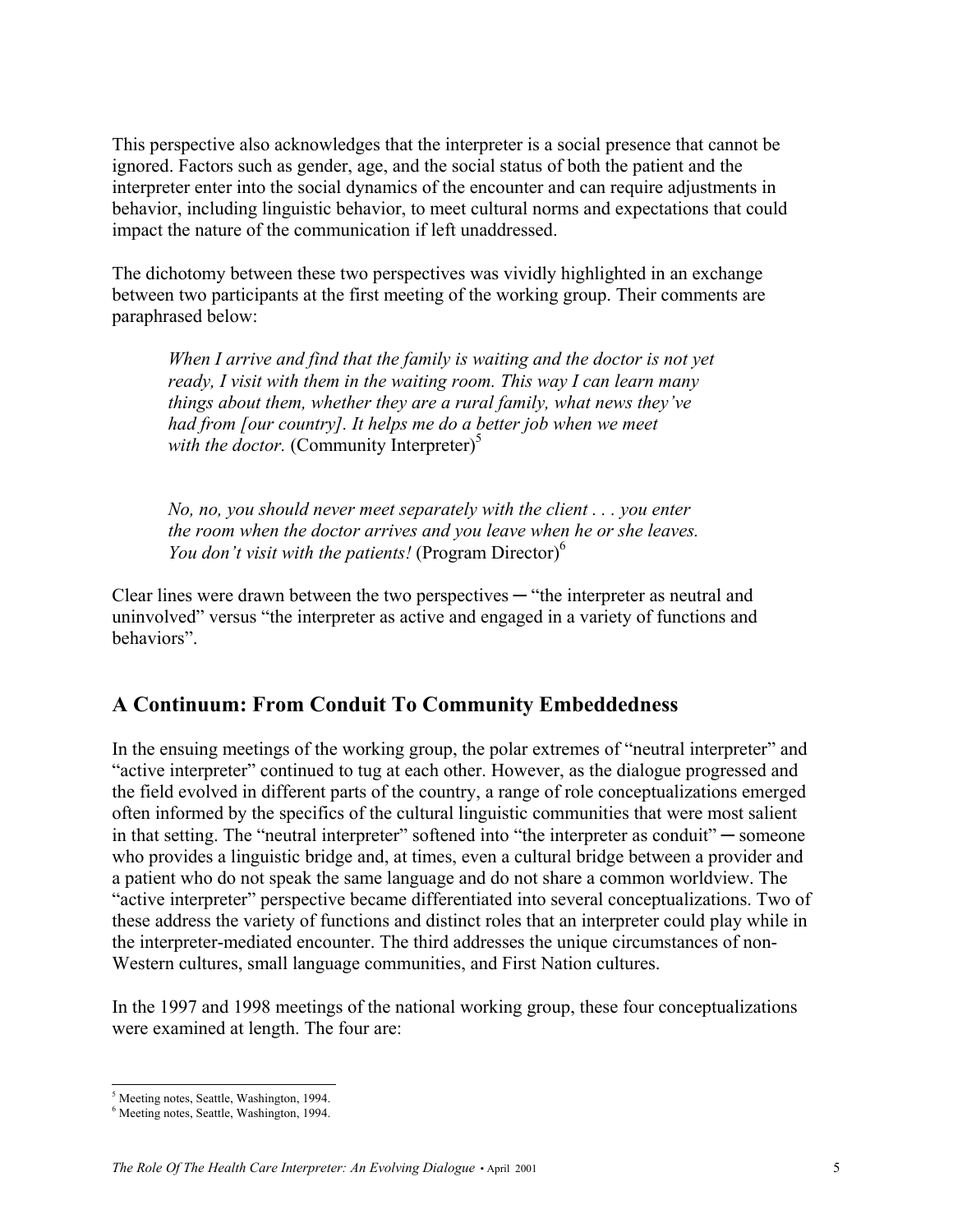- 1. The interpreter as conduit
- 2. The interpreter as manager of the cross-cultural/cross language mediated clinical encounter
- 3. The incremental intervention model
- 4. The interpreter as embedded in her cultural-linguistic community

These conceptualizations continue to inform practice in the field today. The following sections summarize each perspective, including key assumptions in each. Critical issues in the enactment of each role will be examined.

#### **The interpreter as conduit**

The interpreter as conduit offers an approach to the role that is most compatible with conceptualizations of the interpreter role in other venues, such as the courtroom or diplomatic settings. The role is defined solely by the core function of "message transmission," performed by a third party, whose presence, ideally, is as "invisible" as possible. However, unlike the previous conceptualization of the "neutral interpreter," this approach now acknowledges that message transmission requires more than literal or word-for-word conversions. It recognizes that accurate message transmission has to be based on equivalencies of concepts and this requires knowledge of the cultural context and background of the patient as well as the medical culture. It also recognizes that finding culturally appropriate equivalencies is not an easy matter.

This approach limits the responsibility of the interpreter to the linguistic aspects of communication between patient and provider. That is, providing the linguistic conversion of a message spoken in one language into its equivalent in another. *Effective* message transmission, however, rests with the provider not the interpreter. In other words, responsibility for understanding the message rests with the provider much like it does when the provider and the patient speak the same language. The interpreter simply provides the conversion so that the provider is able to respond to the original message as if he were communicating directly with the patient. If information needs to be clarified or if additional information needs to be elicited in order to arrive at an understanding of culturally based beliefs and assumptions, it is the provider who does so not the interpreter. "The interpreter is there as a 'bridge' [but] what is brought across the bridge is not up to [the interpreter]. It is not up to the interpreter to provide cultural explanations or to serve as a cultural broker.*"* <sup>8</sup>

Clearly, this perspective restricts the addition of other responsibilities especially those of "cultural brokering." Cultural brokering, that is, the shared exchange of cultural information on the part of the interpreter, is perceived as dangerous on at least two levels.

First, it is considered difficult enough to ensure quality in interpretation when the only criterion is "pure" interpretation. Expecting an interpreter to be able to perform other functions and maintain quality in all these functions is considered a difficult requirement to fulfill. If health care interpreters function as cultural brokers, there is the danger that they could inadvertently offer cultural information as they view it and not as the patient views it.

 $\overline{a}$ 7 Meeting Notes. Seattle, Washington. 1998.

<sup>8</sup> Meeting Notes. Seattle, Washington. 1998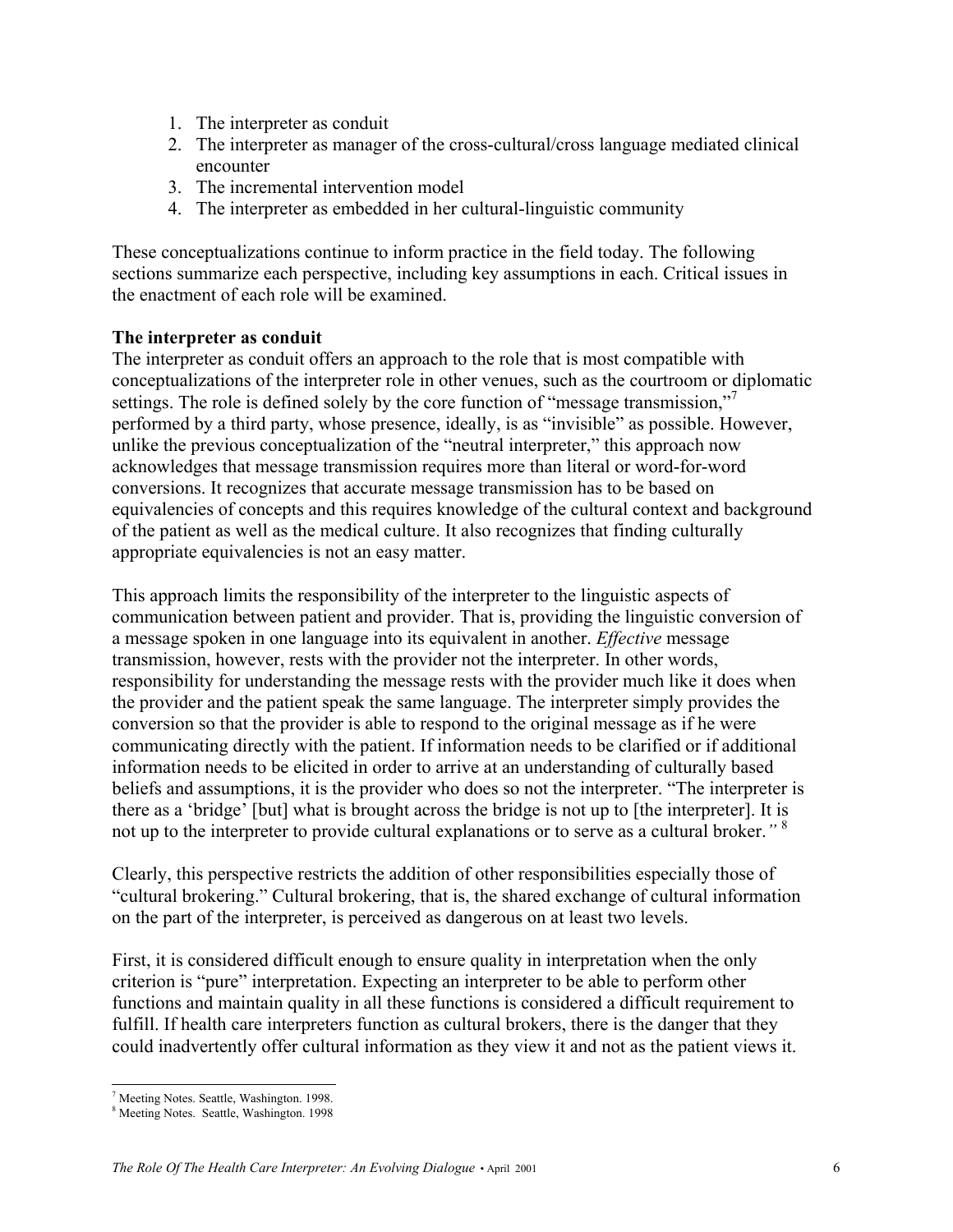Cultural views, after all, are personal and unique to each individual; each person lives her culture in her own way even when she lives "within the culture." And while many interpreters are themselves blended into two or more cultures, this does not guarantee skill in understanding the nuances of culture and culture conflict. Furthermore, even when interpreter and patient speak the same language, they do not necessarily share identical cultural background because of differences in regional origins, social status, education, gender, and other such factors. Because of these complexities, this perspective deems it safer to circumscribe the interpreter role within the boundaries of linguistic conversion.

Second, if interpreters serve as "cultural brokers," they run the risk of being used as "quick" fixes"<sup>9</sup> for the health care institution. According to this perspective, interpreters are hired to show that the system has solved the problem of providing culturally competent care for patients who speak languages other than English. But it does not make the system itself more culturally sensitive and diverse, nor does it provide an incentive for providers to develop culturally competent practices. An interpreter role that endorses the involvement of the interpreter in other functions can result in "[enabling] the provider not to have to learn to do better, thereby impeding the development of a bond between provider and patient."<sup>10</sup>

This approach to health care interpreting works best when providers are culturally competent in conducting their practice, an expectation that is not often borne out. As a result, this approach reluctantly acknowledges that there are times when an interpreter may have to intervene in her own voice to alert patient and provider when the cultural gap makes message conversion extremely difficult if not almost impossible. In such cases, it recognizes that the interpreter may have to stop the communication process and alert both parties to the fact that a word or concept in one culture has no equivalent word or referent in the other (untranslatable words). Such an intervention, however, would be done cautiously and only in the interest of keeping the lines of communication open between patient and provider.

#### **The interpreter as manager of the cross-cultural/cross-language mediated clinical**  encounter.<sup>11</sup>

The conceptualization of the "interpreter as manager of the cross-cultural/cross-language mediated clinical encounter" defines the primary function of the role as the facilitation of the communication process between two people who do not speak the same language in order to make possible the goal of the encounter – the patient's well being. Since the goal of the clinical encounter hinges on the development of shared meaning between what the patient presents and how the provider interprets this, facilitation of the communication process requires more than linguistic conversions especially when the cultural framework of meaning for patient and provider are very disparate. The interpreter accomplishes this not only by providing the appropriate linguistic conversion from one language into another but also by actively assisting, when necessary, to overcome barriers to communication embedded in cultural, class, religious and other social differences.

<sup>&</sup>lt;sup>9</sup> Meeting Notes. Andover, Massachusetts, 1997.

<sup>&</sup>lt;sup>10</sup> Meeting Notes. Andover, Massachusetts. 1997.

<sup>&</sup>lt;sup>11</sup> This conceptualization is most closely tied to that described in the *Medical Interpreter Standards of Practice* developed by the Massachusetts Medical Interpreters Association and Education Development Center, Inc.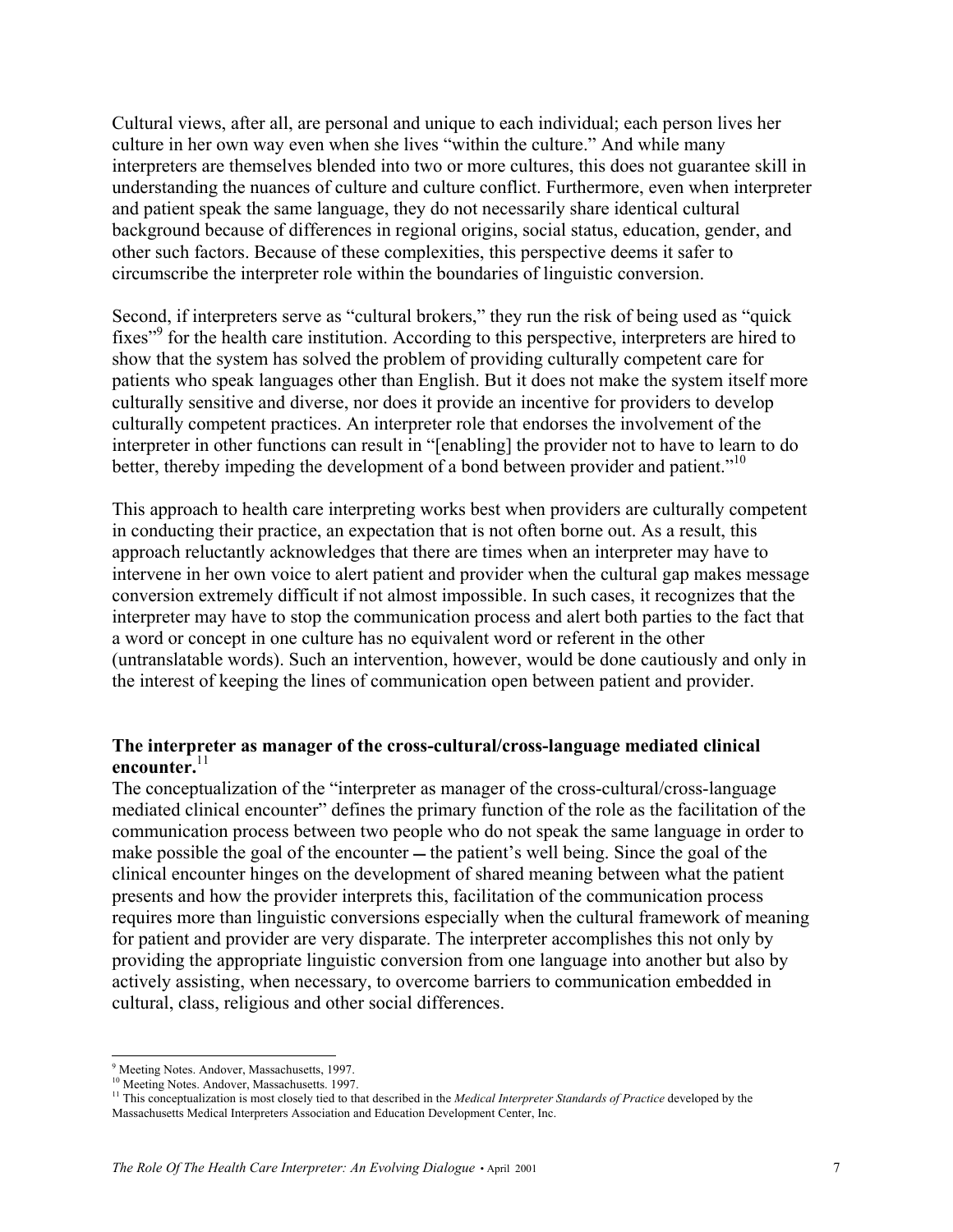This conceptualization defines the context of the interpreter-mediated clinical encounter as a social relationship in which the traditionally dyadic relationship between patient and provider is transformed into a triadic relationship with the interpreter as a legitimate and potentially active social presence. It recognizes that the simple addition of a third party inevitably shifts the dynamics of power between patient and provider, acknowledges that it is only the interpreter who has full access to what is going on at any given point in time. This knowledge invests the interpreter with the power of information. In enacting the role, therefore, it is the responsibility of the interpreter to use her power in the interest of the health care goal. Thus, the interpreter manages the encounter to accomplish the following:

- keep the focus of communication between the provider and the patient, consciously striving to make sure that she does not get drawn into the natural tendency of the provider and the patient to form an alliance with the interpreter and direct their messages (literally and relationally) at the person who understands them;
- maintain the flow of communication for both parties engaged in the interaction;
- pace the communication to meet her own level of language comprehension and fluency in both languages in order to maintain accuracy and completeness without indiscriminately interfering with the flow of communication between patient and provider; and
- intervene, when necessary, to "flag" cultural barriers to communication or assist in exploring information that will diminish cultural barriers to understanding.

This definition of the role works best when the interpreter is accepted as a member of the triadic relationship that has the well being of the patient as its common goal, and in which each party is accepted for his or her respective source of power or expertise. The provider offers both technical and therapeutic expertise providing the knowledge and skills that the patient needs to meet his or her health-related goals. The patient brings into the encounter expertise about his or her own symptoms, beliefs, needs and expectations, and the ultimate right to make decisions for himself. The interpreter's expertise resides in her linguistic skills and understanding of the interpreter-assisted communication process. Her commitment is to support the two parties as they negotiate their respective domains of expertise. The interpreter does this not by taking control of the substance of the messages, but by being mindful that shared meaning does not automatically occur even when speakers use the same language. When, in addition to language, different cultural frameworks enter into the picture, the likelihood that shared meaning will develop is even more tenuous. In the interest of the clinical goal, then, the interpreter can intervene to make sure that both parties understand the messages that are being transmitted. In this sense, the interpreter may be said to function as a "communication advocate." 12

At times, the interpreter may also engage in "referral advocacy,"*<sup>13</sup>* which refers to the provision of information about other services ─ both within or outside the health care setting ─ that the patient may need as a result of or in conjunction with the clinical visit. In some cases, this may entail the accompaniment of the patient by the interpreter to the appropriate

 $\overline{a}$ <sup>12</sup> Meeting Notes. Andover, Massachusetts. 1997

<sup>&</sup>lt;sup>13</sup> Meeting Notes. Andover, Massachusetts. 1997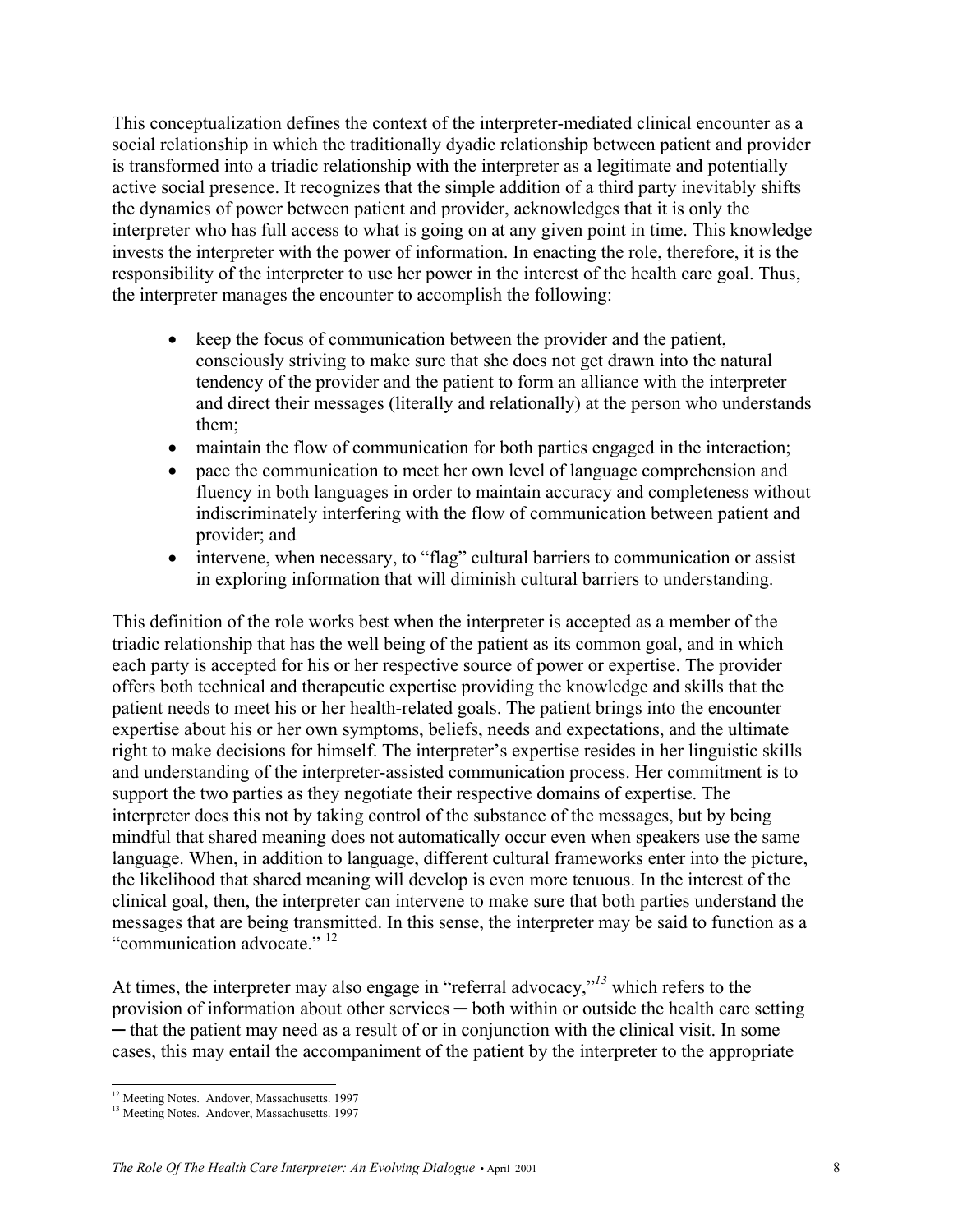department or unit within the health care setting, and the subsequent provision of interpreter services in that department or unit. At no time, however, does the interpreter engage in the kind of advocacy in which she speaks directly either for the patient or the provider during the clinical encounter.

#### **Incremental Intervention**<sup>14</sup>

Like the previous conceptualization, the incremental intervention approach defines the role of the health care interpreter as follows: "the role of the health care interpreter is to facilitate understanding and communication between people in the health care setting who speak different languages. The primary focus is on communication clarity. To achieve such clarity, it may be necessary to provide linguistic clarification, cultural brokering, and limited advocacy while respecting the goals of the individual participants and the community. In doing so, the interpreter must also keep in mind the programmatic and institutional context in which she is interpreting as well as the cultural and political context of the patient's community."15 Thus, from this perspective, the primary role of interpreter as linguistic facilitator is accompanied by a repertoire of communication-oriented and other interventions that the competent interpreter could call upon as needed.

In this model, the role of the interpreter is seen as flexible, ranging from the least intrusive role of conduit, to clarifier, to culture broker and finally, to the most intrusive role of advocate. The model recognizes the need for the interpreter to stay in the background and to support communication and relationship-building directly between patient and provider, while at the same time allowing the interpreter a legitimate way to intervene if she perceives that a misunderstanding is occurring. The level of intrusion that is least invasive yet will adequately facilitate understanding between patient and provider dictates the choice of role. Movement across the boundaries of different roles is determined by the demands of the situation. Examples of these contextual variables are the provider's skill in working with an interpreter and his overall cultural competence, the degree of cultural distance between patient and provider, and the experience of the patient in a western medical environment. The interpreter role expands incrementally to bridge the gaps between patient and provider, so for different patients, different providers and in different interactions, the interpreter may assume different roles. In doing so, however, it is extremely important for the interpreter to be *transparent* as she moves from one function to another. If the interpreter has to speak at all with her own ideas, whether to ask for clarification, to check for understanding, or to act as a cultural broker, she has the obligation to make each participant aware of what she said to the other. The specific interpreter program, the community, or the profession may also set the parameters of which level of incremental interventions are considered appropriate under what conditions.

Proponents of this perspective see the kind of neutrality that is totally disengaged even in the face of obviously ineffective communication "as unacceptable and as morally and legally irresponsible." Since the power dynamics between the patient and provider naturally favor the provider, neutrality is perceived as "detrimental to advancing the goal of the encounter" and, therefore, "not serving anyone's interests." An interpreter who understands both the

<sup>&</sup>lt;sup>14</sup> This conceptualization was originated by Cynthia E. Roat, MPH and is the basis of the "Bridging the Gap" interpreter training model. <sup>15</sup> Meeting Notes. Andover, Massachusetts. 1997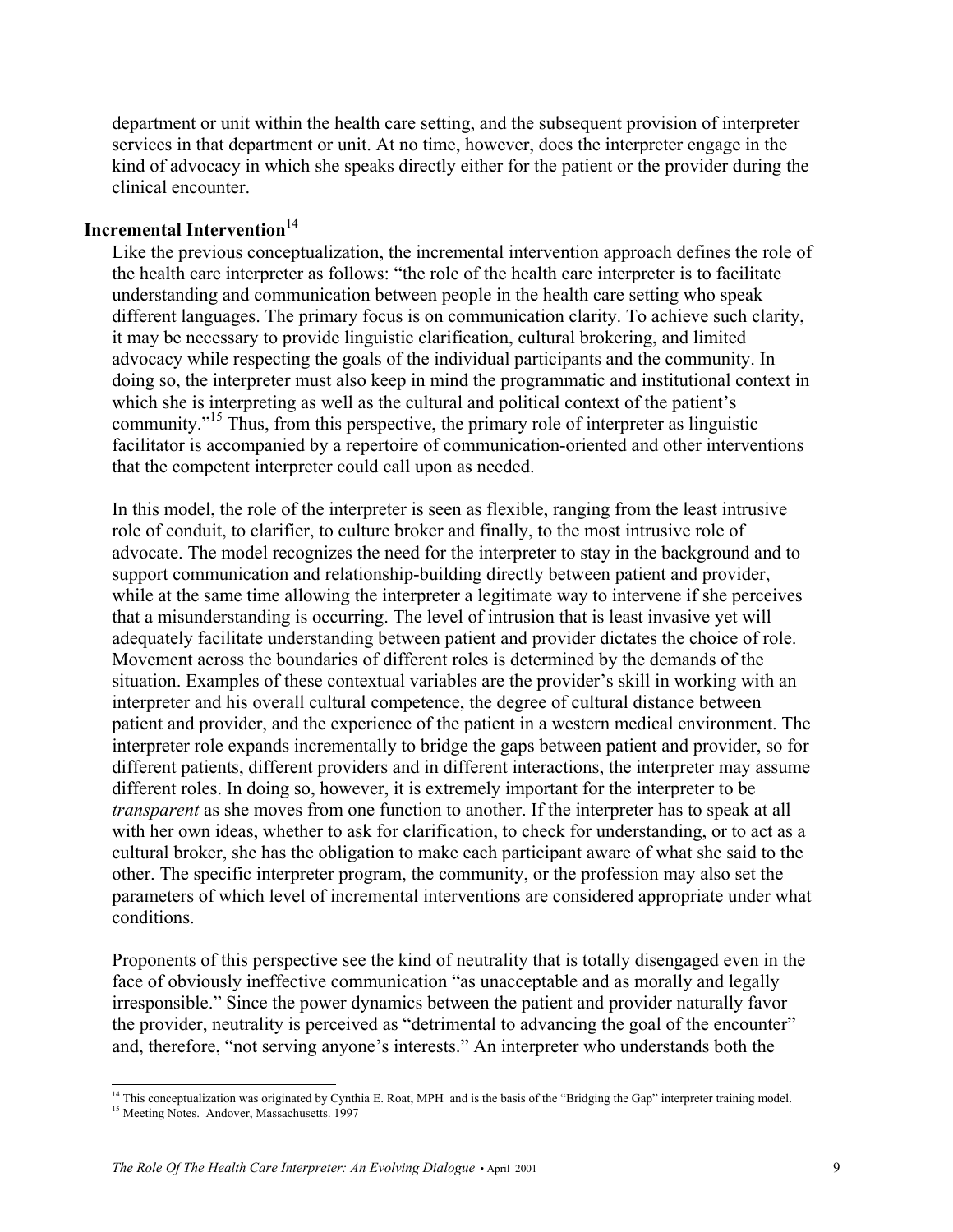provider and the patient viewpoints is in a unique position to enhance the achievement of the goals of the interaction by encouraging the exchange of cultural information to achieve a deeper level of meaning. Fidelity to the message is thus enhanced. Not to make use of this unique position is "to waste a valuable opportunity to serve as a 'healing connection' between the patient and the provider." Furthermore, experience shows that despite training in the "neutral" model, most interpreters "guiltily incorporate other approaches" as needed.<sup>16</sup>

Like the manager role, this approach works best when the interpreter is seen as a legitimate member of the triadic relationship. It assumes that each party, but especially the interpreter and the provider, has a clear understanding of their respective boundaries and that differences in their sources of power are acknowledged. Thus, while the interpreter is responsible for clear communication, the provider and the patient are responsible for the ultimate resolution of the encounter. It acknowledges that many providers do not possess the cultural competence to always understand when there are cultural barriers to communication and understanding. This relationship works in the best interest of the patient when the provider is trained to work with an interpreter and values the interpreter as an ally in providing quality health care.

#### **The Interpreter As Embedded In Her Cultural-Linguistic Community**

The conceptualization of the interpreter as embedded in her cultural-linguistic community takes a qualitative leap that uniquely differentiates it from the previous approaches. While it recognizes that the core function of the interpreter is the transmission of messages from one language into another, it assumes that the person performing the function is there as a whole person embedded in the social fabric of her community. It assumes that roles and functions, while they can be intellectually and structurally compartmentalized, are enacted in a web of social relationships. The role of the interpreter, therefore, cannot be separated from who the interpreter is, who the patient is, how the interpreter relates to the patient, what the nature of her relationship is to the provider and the institution of medicine, and what the historical and political context of their community is in the United States.

This perspective recognizes that for many cultural-linguistic groups, language is more than a tool for communication. Language is a part of the life essence. It defines who the people are. It establishes relationships. It has the power to shape reality. It is the perspective that is generally espoused by non-Western cultures, small language communities, and First Nation cultures. A Navajo participant at the 1998 meeting in Seattle, Washington best captured this perspective when she said:

*We have to think of ourselves as being part of the community. We have to think about the people that we are talking to (and our relationship to them). There is a clan system. There are certain things I can't interpret if it's for my husband's clan . . . or for my father's clan, especially if it is about certain sensitive things, like the male parts of the body. There are certain things that I, as an interpreter, cannot interpret if the person I am interpreting for is older than me. I can't say certain things to a* 

 $\overline{a}$ <sup>16</sup> Meeting Notes. Andover, Massachusetts. 1997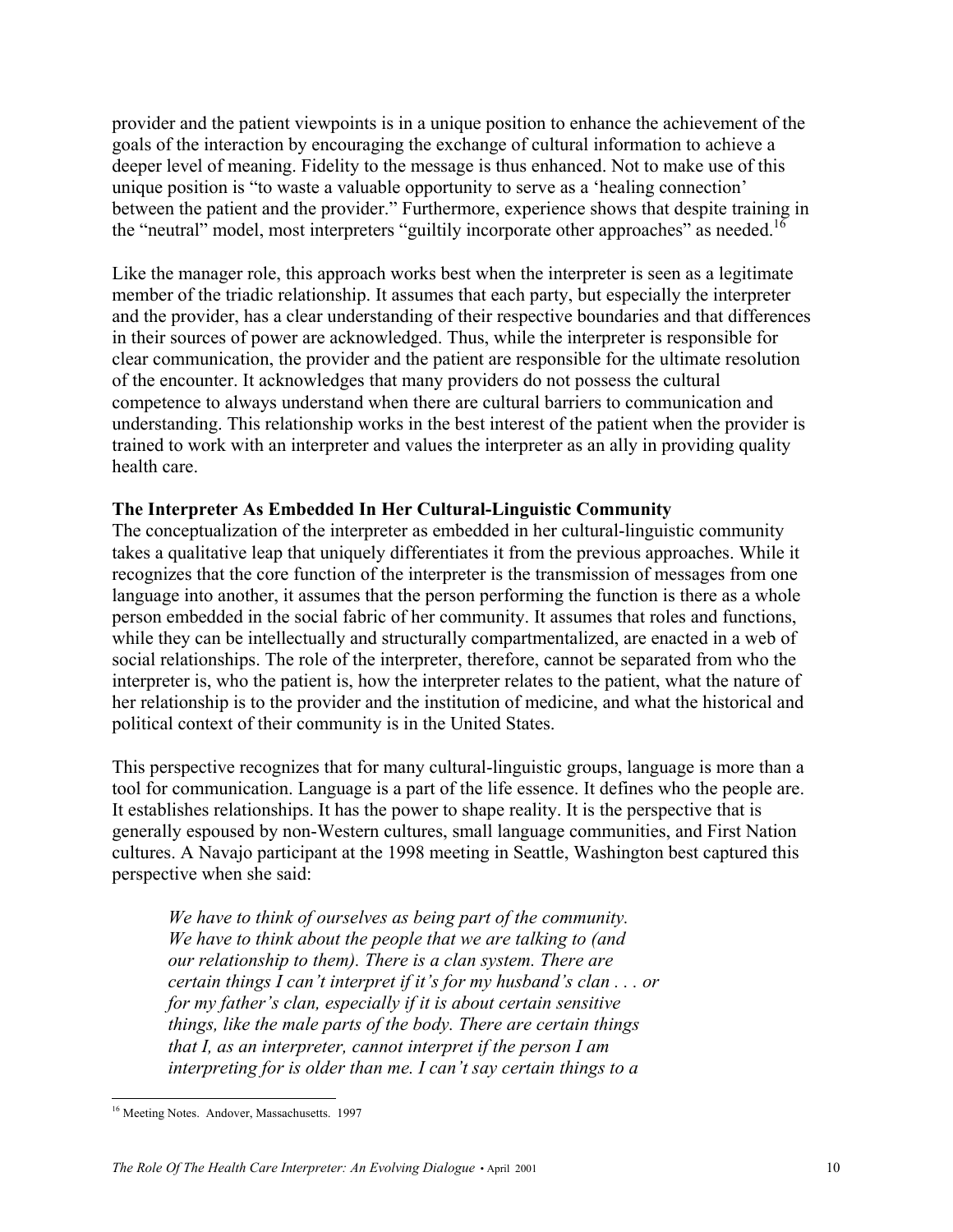*male that I can say to a female. There are certain things a young female interpreter can't say to a young man. There are certain things a male interpreter can't say to a woman.* 

*And, then there is spirituality. There are certain things I can't interpret to anybody because of the spiritual part of it. In our culture, there are some things you don't say. So, I have two worlds that I have to take the patient through Western medicine that is separate from our lives and the Indian way of life where we're at all the time. By knowing both sides, I bring those two forces together. I show the patient - this is what is over there. I show the provider - that is what is over there.* 

*So, it's a lot more than just saying what the doctor and patient say. You have to consider all these things.*<sup>17</sup>

For these cultural-linguistic groups, community oversight is critical. The interpreter has to have credibility as a member of the community in order to have credibility as an interpreter. The community has expectations of interpreters that go beyond the fact that they were hired as interpreters. Interpreters are seen as important intermediaries between a powerful system the institution of medicine  $-$  and the community. So, the community puts pressure on the interpreter to stay true to the norms and beliefs of the culture and not jeopardize the survival of that culture, while at the same time asking the interpreter to make possible access to the desired benefits of that powerful system.

These cultural-linguistic communities face multiple needs yet resources are scarce. People who possess the skills to bridge the cultural and linguistic gaps are few and in great demand. Those who possess these skills often have training in more than one job role. Thus, it is the nurse, the social worker or the case manager who also serves as the interpreter. In these situations, as in the incremental intervention approach, transparency is again of utmost importance in order to maintain trust among the members of the triad. Each party in the triad needs to be aware of the responsibilities the interpreter is prepared to assume through training and experience. The interpreter has to be clear with both patient and providers when she crosses the boundaries of different roles. The provider has to be clear when he designates the interpreter to assume a role other than that of interpreter (i.e., to take a clinical history, to follow-up after the encounter, etc.), always considering the interpreter's skills and respecting her limitations when making such assignments.

#### **The Current Status of the Health Care Interpreter Role Definition**

As evidenced throughout this paper, the health care interpreter role involves a complex set of skills and expectations practiced within a setting that is socially, culturally and politically complex at both an interpersonal and institutional level.

 $\overline{a}$ <sup>17</sup> Meeting Notes. Seattle, Washington. 1998.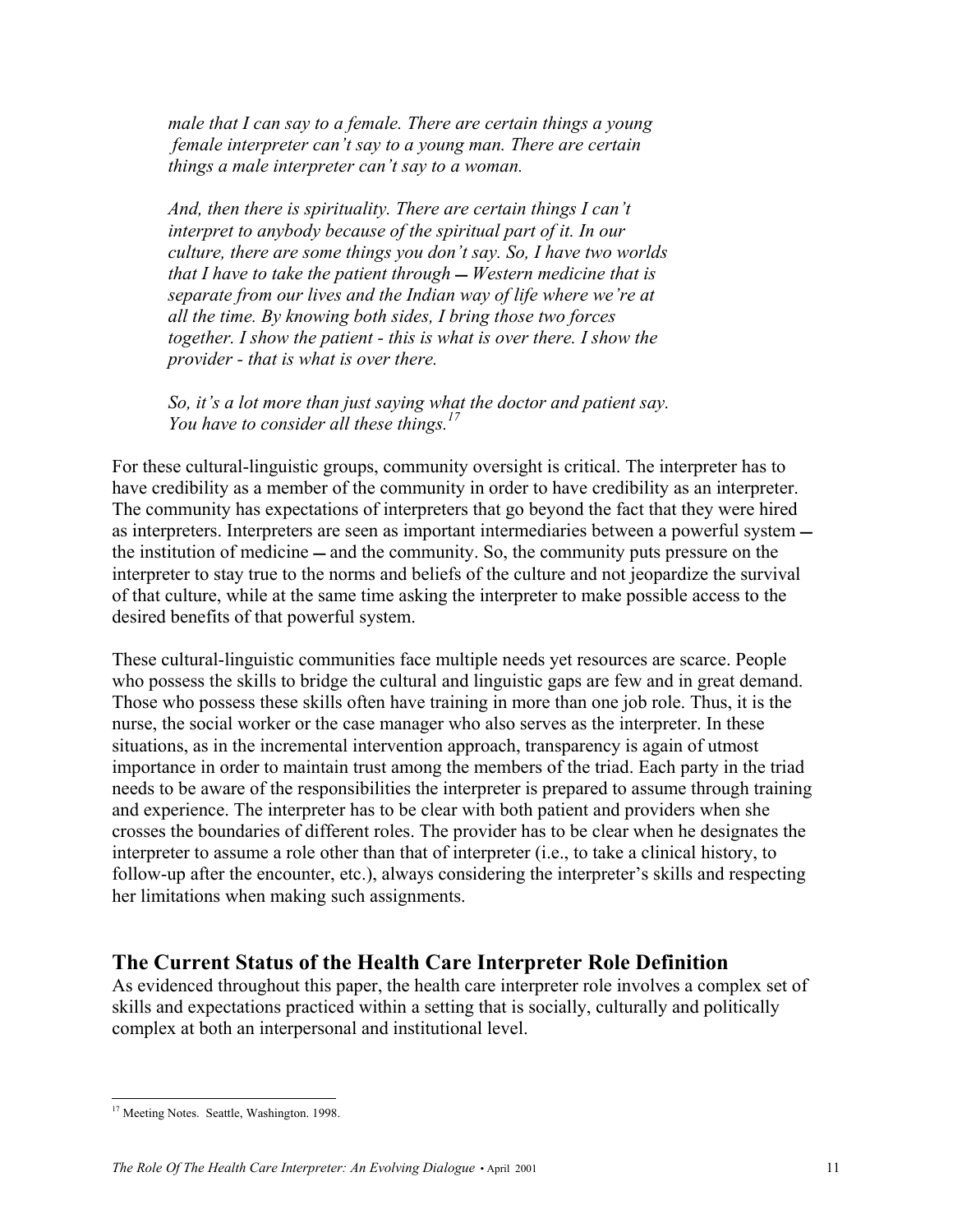At the interpersonal level, health care interpreting occurs in a setting that is dialogic. It involves two people interacting and talking to each other in order to achieve a shared, common goal – the health care of the patient. This goal is both interpersonal and institutional. In the health care setting, the dialogue itself is a critical tool that allows the patient and the provider to negotiate a diagnosis and subsequent treatment plan that will lead to the well being of the patient. If the meaning of the messages from each is not clear to both the patient and the provider, the likelihood that a mutually satisfactory outcome will be achieved is seriously compromised, with potentially significant implications for the institution. The interpreter, therefore, has to attend not only to the mechanics of message conversion, but also to the development of shared understanding across language and culture. $18$ 

We have seen from the discussion of the four role conceptualizations that the parameters of the interpreter role contract or expand depending on the institutional and community context in which the interpreting occurs, as well as on the characteristics and skills of the provider and the interpreter. Within cultural-linguistic groups, the degree to which individuals have been assimilated or aspire to assimilate into the mainstream culture often affect the degree to which they accept and understand western beliefs and methods of health care and treatment. Thus, the diversity of patients  $\sim$  even from the same cultural-linguistic group  $\sim$  also presents a challenge to creating a uniform definition and set of role expectations.

Notwithstanding all these complexities, the working group eventually arrived at some cautious agreements on basic aspects of the role of health care interpreter. These agreements are as follows.

- The basic function of the health care interpreter, as in other interpreter-mediated settings, is to provide a linguistic conversion from one language system into another in such a way that the original meaning is maintained.
- Accuracy and completeness are professional standards that underscore the practice of interpreting. In the health care setting, however, fidelity to meaning may require the use of metaphors as well as negotiated explanations of concepts that do not necessarily have matching referents in the other language.
- In providing this linguistic conversion, the interpreter also functions to facilitate understanding and communication between people who speak different languages. The interpreter acts in the interest of the shared goal of achieving the well being of the patient**.**
- In the health care setting, in which shared meaning is so critical to the successful achievement of the goal of the encounter, the interpreter cannot remain a passive, uninvolved party. There are times when, because of the cultural distance between the parties, the interpreter may have to serve as a cultural bridge.

<sup>&</sup>lt;sup>18</sup> In other settings, such as conference and court interpreting, there is no assumption that the success of the encounter is dependent on mutual understanding. In fact, court interpreting occurs in a setting in which the major parties are in an adversarial relationship. The goal of communication is not to develop shared understanding but to make a point. In conference interpreting, the communication is unidirectional. Understanding is assumed but not addressed.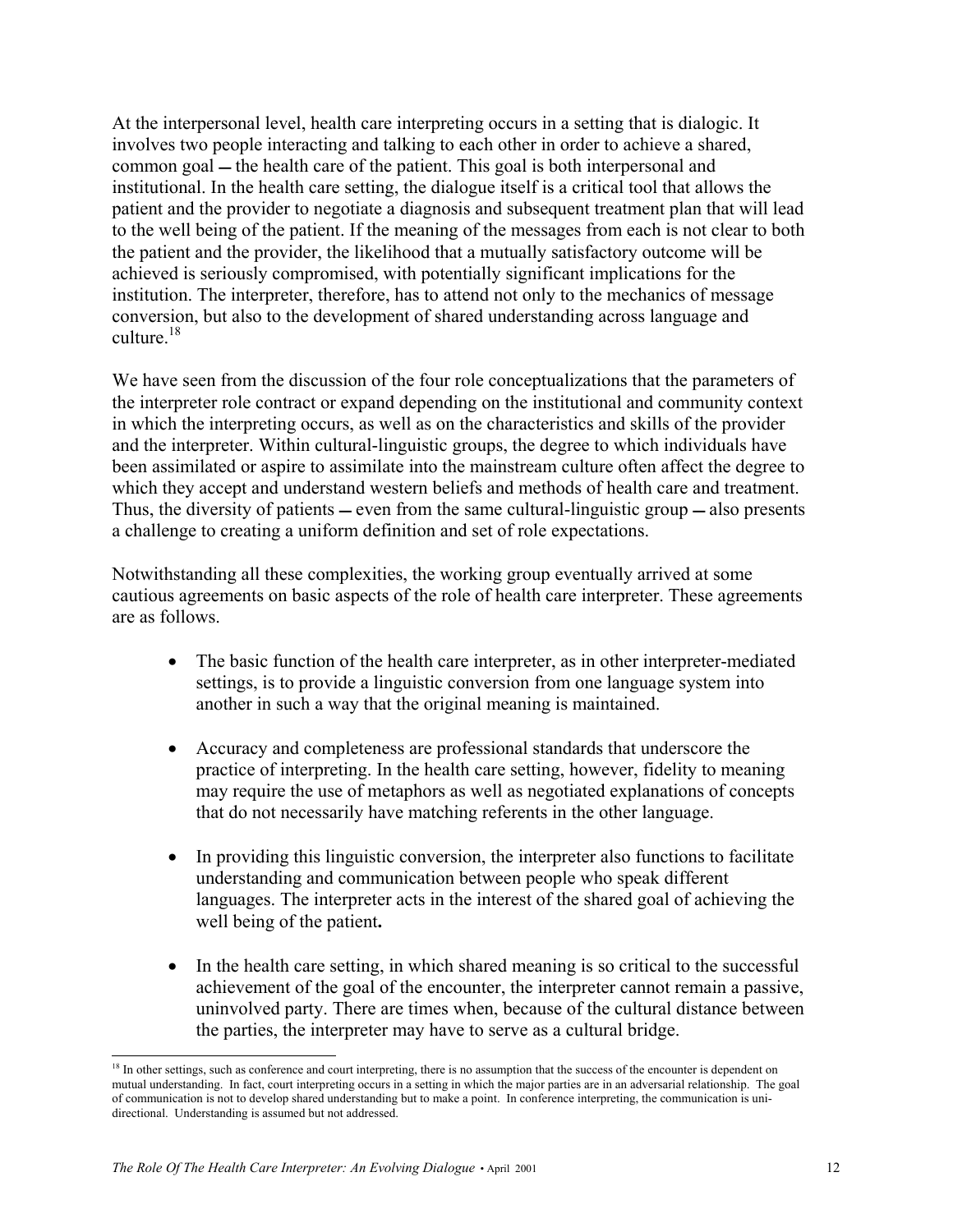- Transparency in the actions of the interpreter is paramount whenever the interpreter steps out of the core function of providing a linguistic conversion. That is, the interpreter has an obligation, whenever she speaks in her own voice, to make sure that the both parties understand what she has said.
- Irrespective of where a role perspective draws the boundary for what is acceptable in the role, an interpreter is expected to perform only those functions for which they are qualified by training and experience.
- Interpreters do not speak for either the patient or provider during the interpretermediated encounter.

Disagreements among the conceptualizations of the role still arise on two points: 1) the boundaries of what are considered acceptable functions within the role, and 2) the nature of the relationship of the interpreter with the patient and the provider.

At one extreme, the interpreter as conduit assigns the most circumscribed function to the role  $\mu$  - linguistic conversion  $\mu$  and ascribes the most minimal relationship that the interpreter can have with either the patient or the provider. At the other extreme is the interpreter as embedded in the patient community in which the interpreter may perform a variety of tasks in addition to interpreting, and is likely to have multiple levels of social relationships with the patient and the provider within and outside the interpreter assisted clinical encounter.

In between these extremes are the perspectives of managing the communication process and the incremental intervention model. In both these perspectives, the interpreter focuses on the task of facilitating the communication process between two parties who do not share a language or culture. But here, unlike the conduit model, the interpreter is present as a potentially active member of the triad with the option of choosing among different roles to support the goal of the clinical encounter as needed. Establishing a relationship with both the patient and the provider is seen as a valid human reaction and a potentially therapeutic tool. With the patient, the interpreter builds on the initial trust that comes from sharing a language and, in some instances, a cultural affinity. With the provider, the interpreter builds on their shared commitment to the well being of the patient and, in some situations, on their institutional affinity. However, the underlying focus of the relationships tends to be limited within the context of interactions related to the patient's health related needs.

In addition, debate continues over how points of agreement actually are enacted in practice. What, for example, does accuracy really mean? In the interest of accuracy, is it necessary for the interpreter to mimic the emotional tone and content of messages? If the emotional tone and content is not understood or is misunderstood, is it the responsibility of the interpreter to verbalize them? What about the concept of completeness? What are the ethical implications when the mandate for completeness conflicts with deeply held cultural values and beliefs of the patient? What does it mean to "interpret everything that is said" when doing so may have serious implications for the well being of the patient? Should there be "universal rules and expectations" for making such decisions?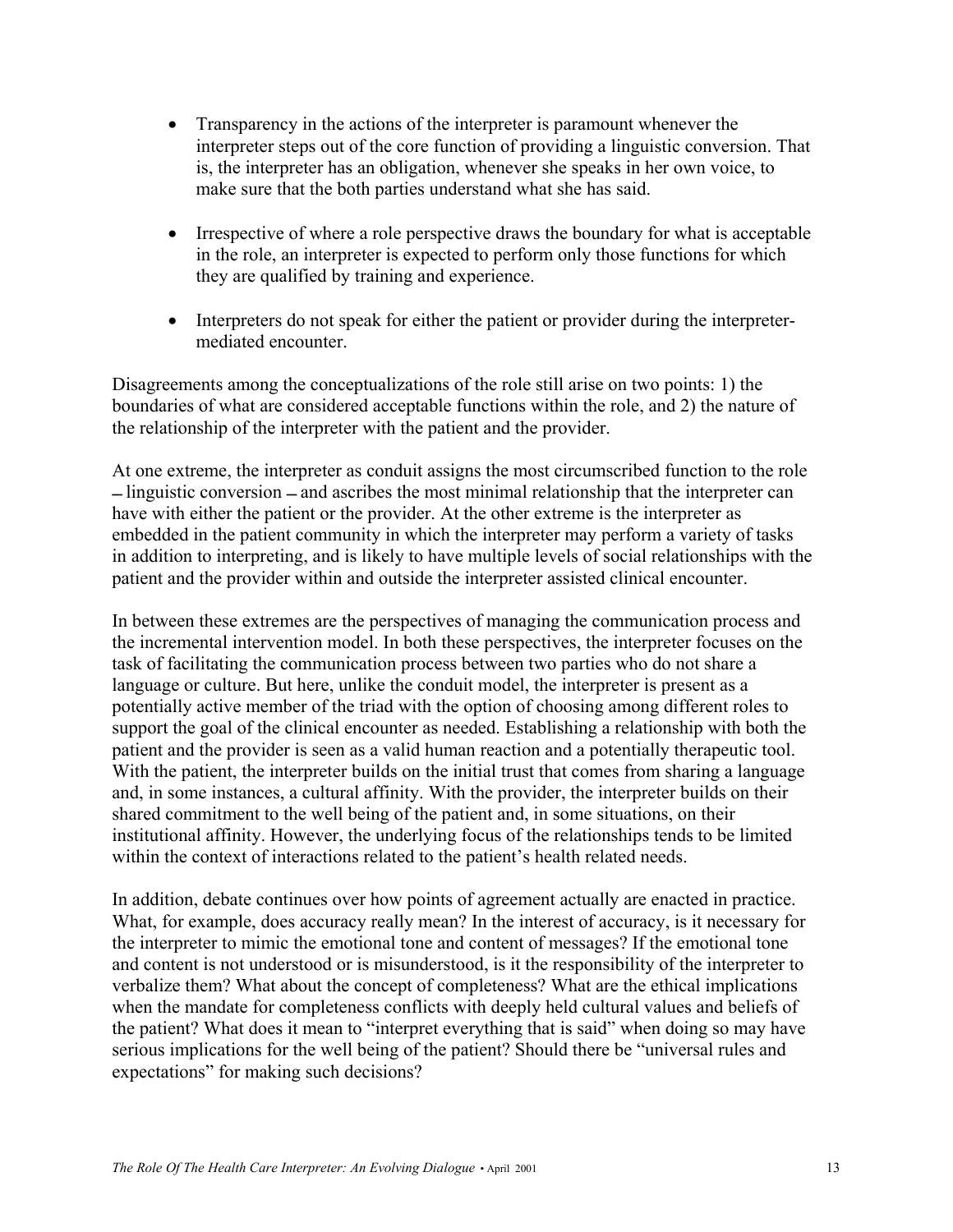As we will see in the next section, finding a single, all encompassing definition of the health care interpreter is no longer an overriding concern.

# **Creative Tension:19 The Principle That Connects Different Perspectives**

*As interpreter, my heart is with the patient. I interpret what the patient feels and where he is coming from. But my mind is with the provider – where their knowledge, their wisdoms and their scientific values are. And that's how I interpret.*<sup>20</sup> (Navajo Interpreter)

At the end of six years, the value of the discussions held by the NCIHC lies in an acknowledgment and respect for the diversity of contexts, strengths, needs and demands in which oral language interpreters perform this essential service. More important than finding a single definition is the dedication and conscientiousness with which interpreters, providers, members of diverse linguistic and cultural communities, educators and trainers, policy makers, and researchers approach their work and their deliberations. Equally important is their commitment to providing access and quality of health care services to populations that experience enormous barriers to meeting their health needs. Participants in each of the working group conferences have come to the realization that the goal of the ongoing dialogue is not to agree upon a single, "universal" definition of the role, but to appreciate the different perspectives as interdependent aspects of a dynamic and continuous evolution of the field.

This continuing evolution is grounded on an important principle of growth and development and the creative tension between polar perspectives in the field. (See Figure 1.)<sup>21</sup> Both polarities are critical. The conduit perspective keeps the field grounded in the central function of the interpreter – the linguistic conversion that allows communication between a patient and provider who do not speak the same language. The embeddedness perspective challenges the profession to consider its place in a holistic view of the patient's well being  $-a$ wholeness of heart, mind, and spirit. One without the other is incomplete.

Task/Functions Conduit  $\qquad \qquad \qquad$  Embeddedness

#### **Figure 1: Creative Tension: the principle that connects the different perspectives**

<sup>&</sup>lt;sup>19</sup> The term "creative tension" is borrowed from Peter Senge who uses it to describe the tension within organizations between the vision of where the organization wants to be and the current reality of where the organization is truthfully. <sup>20</sup> Meeting Notes. Seattle, Washington. 1998.

<sup>&</sup>lt;sup>21</sup> This representation was used by the author at the meeting held in 1999 in Monterey, California.